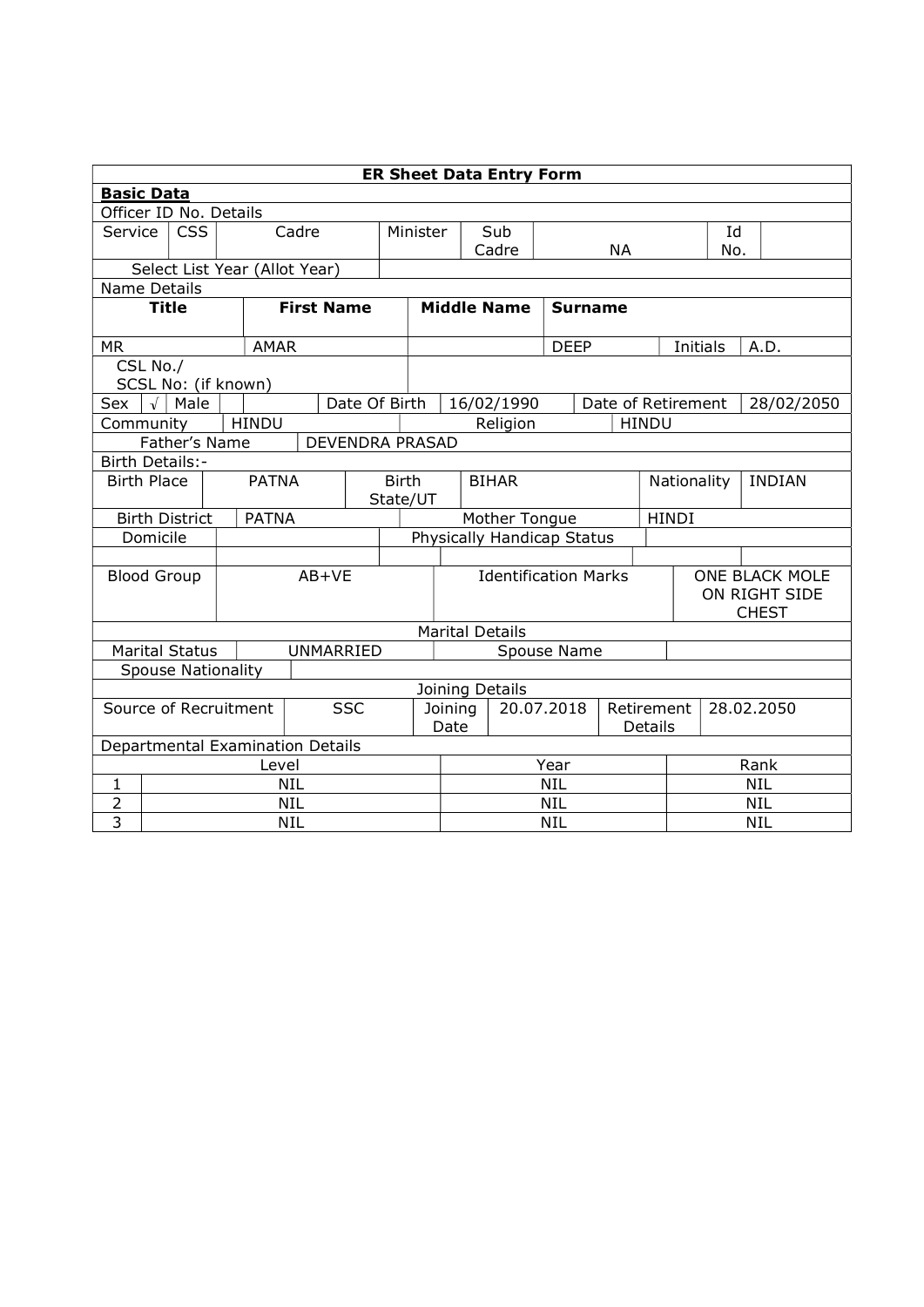## Details of deputation (if applicable)

| Name of the Office | Post held at that<br>time in parent office | Name of post<br>(selected for<br>deputation |       | Period of deputation |
|--------------------|--------------------------------------------|---------------------------------------------|-------|----------------------|
| NIL                | NIL                                        | NIL                                         | Since | From                 |
| NIL                | NIL                                        | NIL                                         | NIL   | NIL                  |

Details of Foreign Visit

| SI.<br>No. | Place of Visit | Date of<br>visit | Post held at<br>that time | Whether it<br>is a<br>personal or<br>official visit | Details of visit |
|------------|----------------|------------------|---------------------------|-----------------------------------------------------|------------------|
| <b>NIL</b> | <b>NIL</b>     | <b>NIL</b>       | NIL                       | NIL                                                 | NIL              |

Transfer/Posting Detail (if applicable)

| Place                                                                                                     |                | Period of posting                              |             |              |                  |                  |              |  |  |
|-----------------------------------------------------------------------------------------------------------|----------------|------------------------------------------------|-------------|--------------|------------------|------------------|--------------|--|--|
|                                                                                                           |                |                                                | Since       |              |                  | From             |              |  |  |
| <b>NIL</b>                                                                                                |                | <b>NIL</b><br><b>NIL</b>                       |             |              |                  |                  |              |  |  |
| Remarks (if                                                                                               |                |                                                |             |              |                  |                  |              |  |  |
| any)                                                                                                      |                |                                                |             |              |                  |                  |              |  |  |
| Language known                                                                                            |                |                                                |             |              |                  |                  |              |  |  |
|                                                                                                           |                |                                                |             | <b>Read</b>  | <b>Write</b>     |                  | <b>Speak</b> |  |  |
| Indian Language<br>1<br>Known                                                                             | <b>HINDI</b>   |                                                | <b>YES</b>  |              | <b>YES</b>       |                  | <b>YES</b>   |  |  |
| $\overline{2}$                                                                                            | <b>ENGLISH</b> |                                                |             | <b>YES</b>   | <b>YES</b>       |                  | <b>YES</b>   |  |  |
| $\overline{3}$                                                                                            |                |                                                |             |              |                  |                  |              |  |  |
| $\overline{\mathbf{4}}$                                                                                   |                |                                                |             |              |                  |                  |              |  |  |
|                                                                                                           |                |                                                |             |              |                  |                  |              |  |  |
|                                                                                                           |                |                                                |             |              |                  |                  |              |  |  |
| Foreign Language<br>1                                                                                     | <b>NIL</b>     |                                                | <b>NIL</b>  |              | <b>NIL</b>       |                  | <b>NIL</b>   |  |  |
| $\overline{2}$                                                                                            | <b>NIL</b>     |                                                | <b>NIL</b>  |              | <b>NIL</b>       |                  | <b>NIL</b>   |  |  |
| $\overline{3}$                                                                                            | <b>NIL</b>     |                                                |             | <b>NIL</b>   | <b>NIL</b>       |                  | <b>NIL</b>   |  |  |
| Qualification (Use extra photocopy sheets for multi qualifications, experience, training, awards details) |                |                                                |             |              |                  |                  |              |  |  |
| Qualification                                                                                             |                | Discipline                                     |             |              | Specialization 1 |                  |              |  |  |
|                                                                                                           |                |                                                |             |              |                  |                  |              |  |  |
|                                                                                                           |                |                                                |             |              |                  |                  |              |  |  |
| B.SC.                                                                                                     |                |                                                |             |              | <b>PHYSICS</b>   |                  |              |  |  |
| Year                                                                                                      |                | Division                                       | <b>CGPA</b> |              |                  | Specialization 2 |              |  |  |
| 2011                                                                                                      |                | 1st                                            |             |              |                  |                  |              |  |  |
| Institution                                                                                               |                | University                                     |             | Place        |                  |                  | Country      |  |  |
| PATNA SCIENCE                                                                                             |                | PATNA UNIVERSITY                               |             | <b>PATNA</b> |                  |                  | <b>INDIA</b> |  |  |
| COLLEGE, PATNA                                                                                            |                |                                                |             |              |                  |                  |              |  |  |
| <b>Experience</b>                                                                                         |                |                                                |             |              |                  |                  |              |  |  |
| Type of Posting                                                                                           |                | GROUP 'C'                                      |             |              |                  |                  |              |  |  |
|                                                                                                           |                |                                                |             |              |                  |                  |              |  |  |
| Designation                                                                                               |                | LABORATORY ASSISTANT GRADE-II                  |             |              |                  |                  |              |  |  |
|                                                                                                           |                |                                                |             |              |                  |                  |              |  |  |
| Ministry                                                                                                  |                | MINISTRY OF WATER RESOURCES, RIVER DEVELOPMENT |             |              |                  |                  |              |  |  |